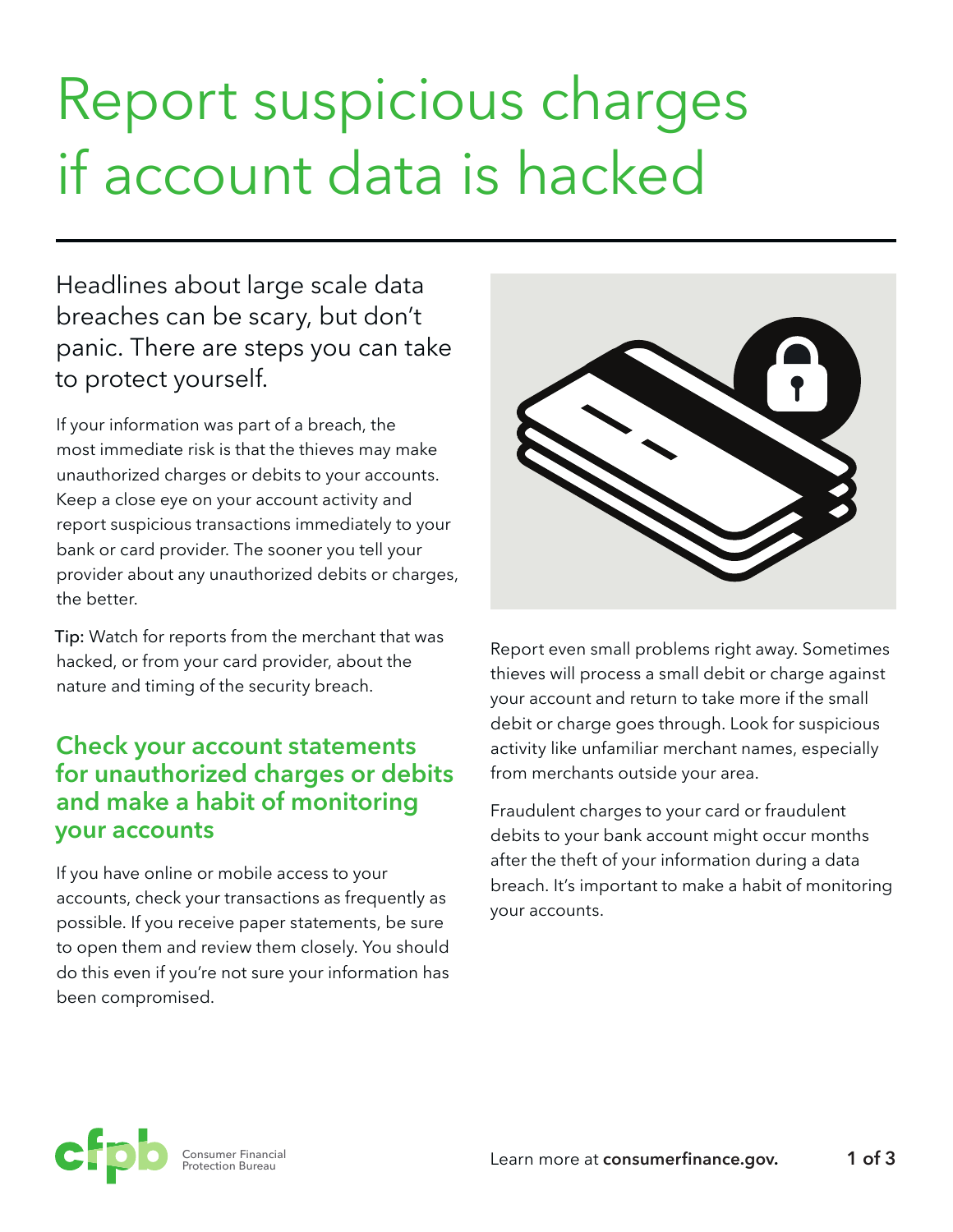# **Alert your bank or card provider immediately if you think your account has suspicious debits or charges**

Contact your bank or card provider immediately if you suspect an unauthorized debit or charge. If a thief takes money from your bank account by debit, or charges items to your credit card, you should cancel the card and have it replaced before more transactions come through. You should also consider changing your PIN just to be on the safe side.

Your best step to protect yourself from unauthorized charges or debits to your accounts is to report that your card or your information has been lost or stolen promptly after you learn of it.

### For credit cards

If your account number (not your physical credit card) was stolen, you are not responsible for unauthorized charges under federal law.

## For debit cards

If an unauthorized transaction appears on your statement (but your card or PIN has not been lost or stolen), under federal law you will not be liable for the debit if you report it within 60 days after your account statement is sent to you.

The time for you to report is much shorter if your card or PIN has been lost or stolen (2 business days, in order to limit your liability to no more than \$50 of unauthorized charges), so make the report as soon as you learn that your card is missing or your PIN has been stolen.

If any unauthorized charges go unreported for more than 60 days, your money, and future charges by the same person, could be lost. There are timelines for the bank to investigate and recredit the missing funds to the account after you make a timely report about the problem.

#### For payroll, benefits, and prepaid cards

For these types of cards, your rights vary depending on the card. If you suspect information from a payroll, government benefit, or prepaid card was stolen, check with the provider to find out its policy and deadlines for disputing charges.

# **How to report a suspicious charge or debit**

If you spot a fraudulent transaction, call the card provider's toll-free customer service number immediately. For an unauthorized debit card charge, the provider may require you to send a written confirmation of the unauthorized charge. If so, you should send a letter describing the unauthorized charge to the address the provider gives you. Make sure to send the letter within 10 business days of your phone call to the provider. Your monthly statement or error resolution notice also likely includes instructions on how and where to report fraudulent charges or billing disputes.

When you communicate in writing, be sure to keep a copy for your records. Write down the dates you make follow-up calls and keep this information together in a file.

Tip: If you get a replacement card with a new number, remember to update any automatic payments linked to the card.